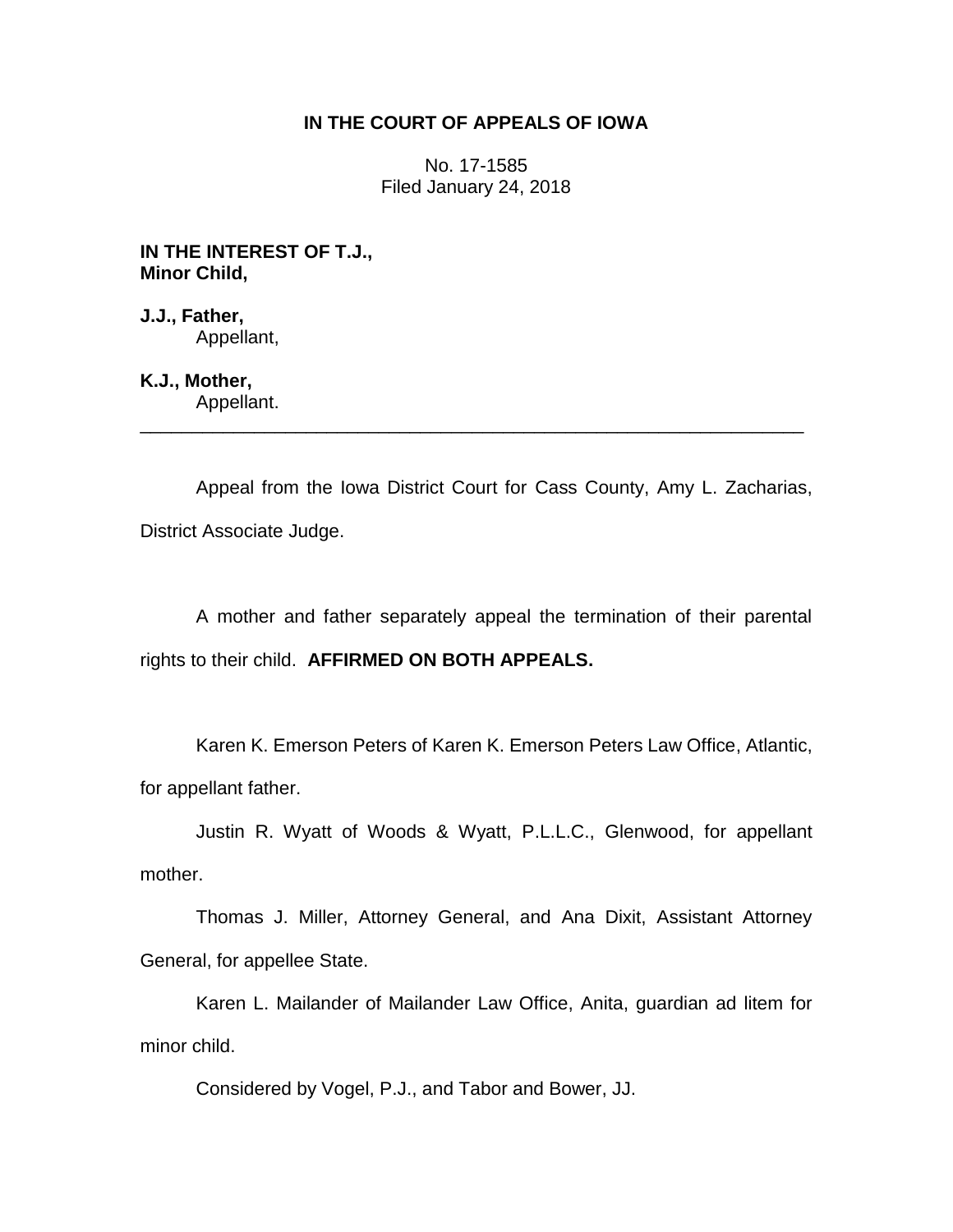### **VOGEL, Presiding Judge.**

 $\overline{a}$ 

The mother and father separately appeal from the district court's order terminating their parental rights to their child, T.J. Both the mother and father assert the State offered insufficient proof to terminate their parental rights under Iowa Code section 232.116(1)(h) (2016), termination was not in the child's best interest, and they should have been granted an additional six months to work towards reunification.<sup>1</sup> Because the child could not be returned to either parent, termination was in the child's best interests, an additional six months would not result in reunification, and there are no impediments to termination, we affirm.

# **I. Background Facts and Proceedings**

The child, born May 2016, came to the attention of the Iowa Department of Human Services (DHS) following concerns for her wellbeing and safety. Both the mother and the father have mental-health diagnoses, and the father was not taking his prescribed medications, resulting in anger issues. While the DHS was in the process of filing a CINA petition, a referral from the mother's therapist arrived at the DHS after the mother indicated she did not want to be around her baby, wanted

<sup>&</sup>lt;sup>1</sup> The father also asserts his constitutional rights were violated because the DHS removed the child without a warrant or probable cause. We find the father failed to preserve error because the issue was not raised at the district court level*. In re A.B.*, 815 N.W.2d 764, 773 (Iowa 2012) (stating that the rule that arguments must first be raised in the trial court applies to child-in-need-of-assistance and termination-of-parental-rights cases). To the extent the father believes the issue was properly before the district court, we note the court failed to rule on the issue and the father failed to file a motion under Iowa Rule of Civil Procedure 1.904(2), seeking additional findings pursuant to the issue. *Lamasters v. State*, 821 N.W.2d 856, 862 (Iowa 2012) (holding when a district court fails to rule on an issue properly raised by a party, the party who raised the issue must file a motion requesting a ruling in order to preserve error for appeal). Therefore, the issue is waived. Moreover, our supreme court has found ex parte temporary removals do not violate a parent's due process rights when conducted pursuant to Iowa Code section 232.78. *See F.K. v. Iowa Dist. Ct.,* 630 N.W.2d 801, 810 (Iowa 2001).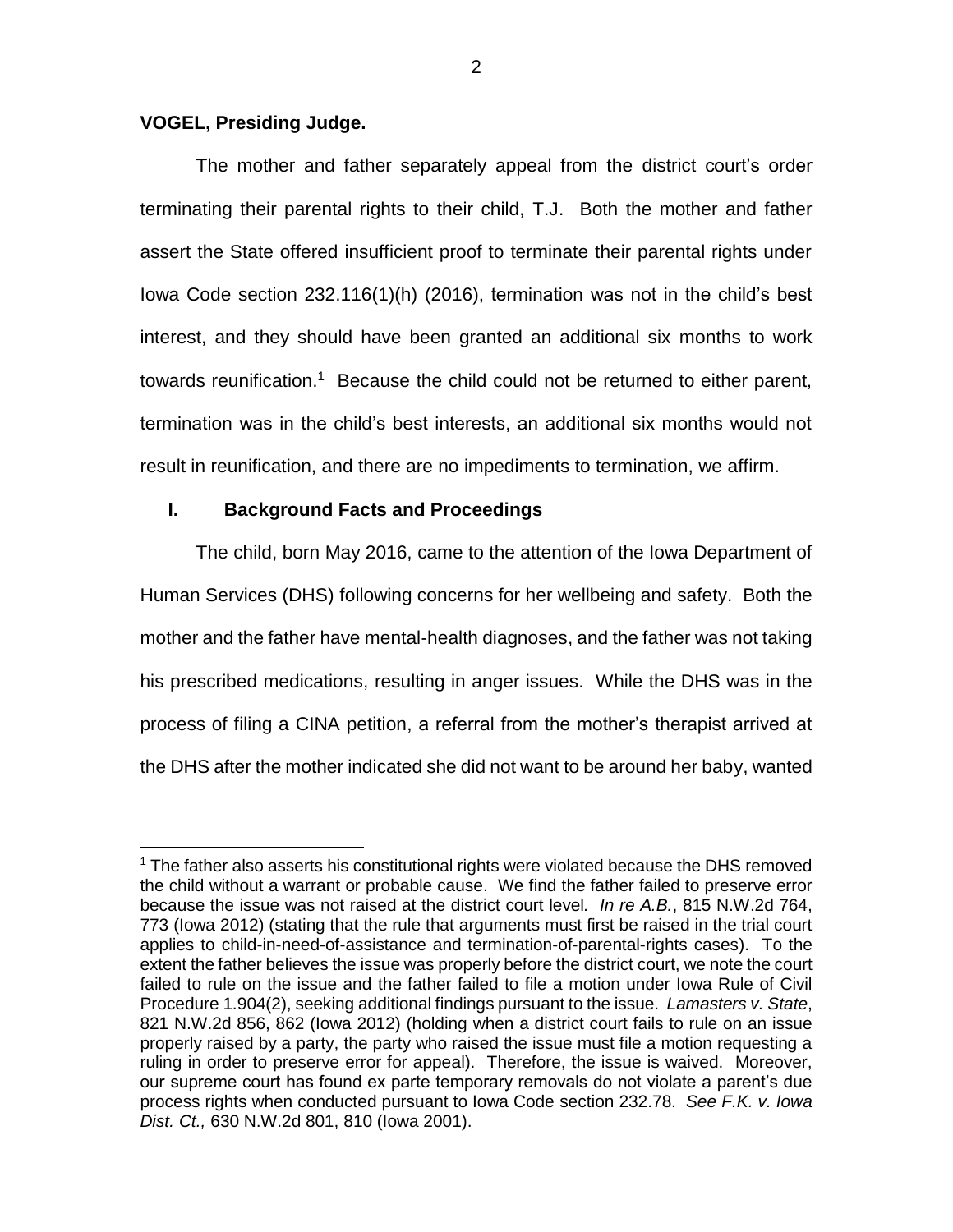to run away, and was pleading for help. On July 8, 2016, the child was temporarily removed and placed with a foster family; she was adjudicated a child in need of assistance on August 17.

The child remained with the same foster family throughout these proceedings. The mother and father were offered services to correct the circumstances that led to the adjudication, such as medication management, mental-health services, and money management. Some of the services were completed, but during visitations and other meetings with the parents, the DHS was concerned the child was not being adequately fed, the parents continued to smoke or arrived at meetings smelling like smoke after being told not to, and the father had not progressed with controlling his anger issues. The mother and father eventually revoked releases of their medical information from Southwest Iowa Mental Health. The DHS indicated the mother and father had not progressed in their care of the child and, as a result, they did not progress to overnight or even unsupervised visits with the child.

The April 21, 2017 permanency review order continued to find a lack of progress by the mother and father in spite of their receipt of services. Thereafter, the State filed a petition to terminate the mother and father's parental rights, which came on for hearing on August 30. The court issued its order on September 20, 2017, terminating the mother's and father's parental rights.

#### **II. Standard of Review**

We review the termination of parental rights proceedings de novo, giving weight to the factual findings of the district court while not being bound by them. *In re A.M.*, 843 N.W.2d 100, 110 (Iowa 2014).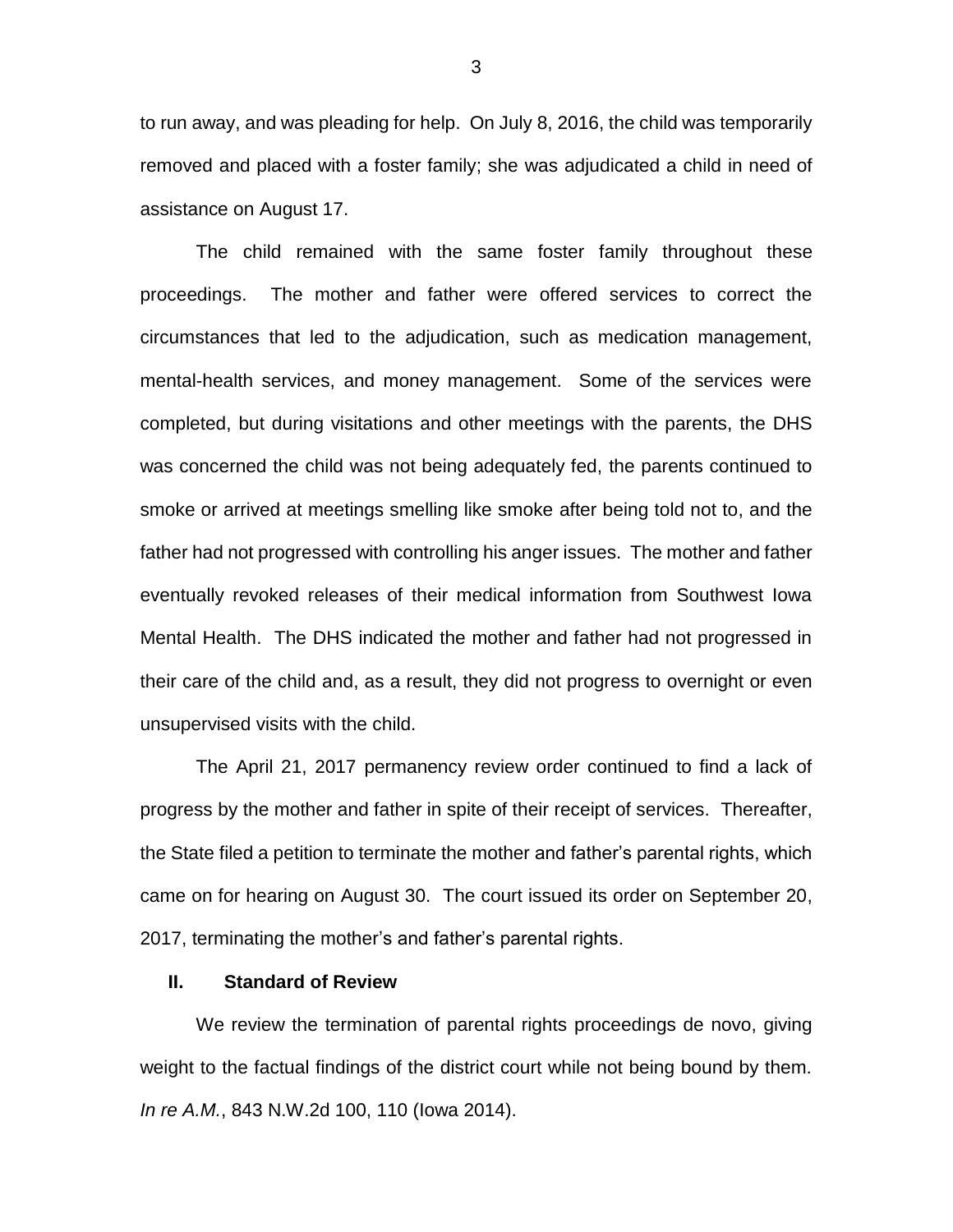#### **III. Statutory Grounds**

The mother and father both assert the State did not prove by clear and convincing evidence their parental rights should be terminated under Iowa Code section 232.116(1)(h), specifically only challenging the fourth element, which requires the State establish, "[t]he child cannot be returned to the custody of the child's parents as provided in section 232.102 at the present time."

As to the father, despite his interaction with T.J. during visits and his participation in recommended mental-health services, the father readily admits and clearly demonstrated he gets angry easily and then walks away from situations as a coping mechanism. In one instance, the father was so angry at a supervised visit that caseworkers felt the need to call the police. Other times, the father's anger concerns the mother, even though she claims she does not fear physical violence from him. Despite the mother's belief and the father's contention that he would never get angry with the child, the father's inability to control his anger when he is around the child creates an unsafe environment for the child. The record is replete with examples of his anger and inappropriate behavior stemming from mental-health issues. Thus, there is clear and convincing evidence that the child could not be returned to the father at the time of the termination hearing because of his lack of progress in controlling his anger issues, coupled with his mentalhealth issues and the threat his uncontrolled anger poses to the child.

The father also requests an additional three to six months to accomplish reunification with the child. *See* Iowa Code § 232.104(2)(b) (stating a court may authorize a six-month extension if it determines the need for removal would not exist at the end of the six-month period). The record does not support that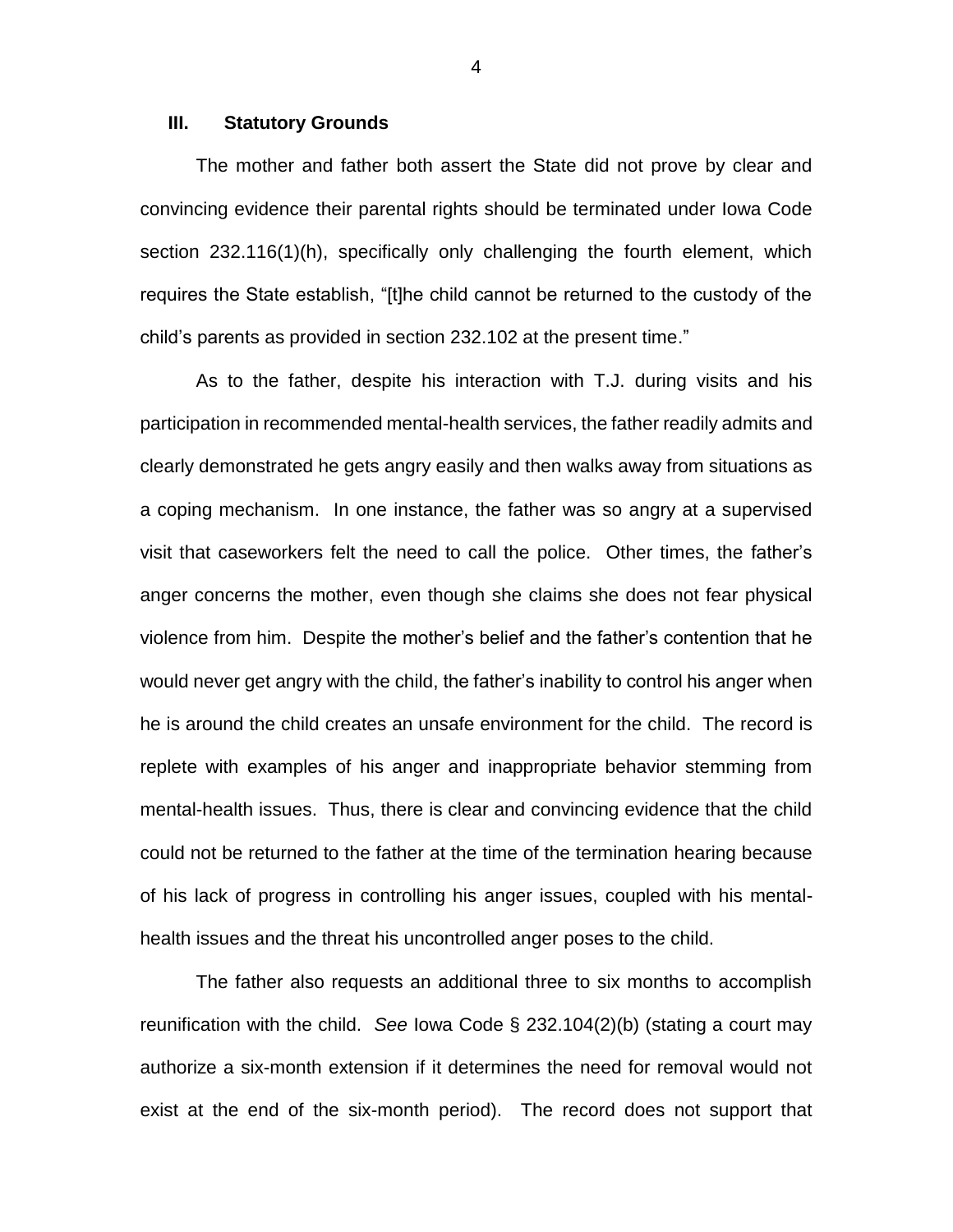additional time is appropriate in this situation because the child has been removed for more than one year. During that time, the father's anger has remained problematic; he continues to storm out of meetings or get angry with the mother in the presence of the child. It is not evident that the father will be able to adequately address his mental-health issues even if given additional time. Thus, any additional time would not be beneficial to the child, as she needs stability.

Although the mother also has mental-health issues, she contends she does not have the same anger issues as the father and there is not clear and convincing evidence the child cannot be returned to her care. The mother also requests an additional six months to work towards reunification with the child after her recent declaration she intends to leave the father.

The court's concern is not the mother's anger but her ability to protect the child when the father lets his anger overcome him, in addition to the mother's mental-health issues and continued inability to place the needs of the child above her own. Two months before the hearing, the mother was warned the termination ruling may rest on her choosing between the child and the father. However, the mother chose to say with the father throughout the duration of this termination, illustrating an inability to prioritize the needs of her child. At the termination hearing, the mother expressed, for the first time, her intention to try to reunify with the child without the father. The court appropriately found this to be a last minute effort to avoid termination. Because the mother did not distance herself from the father, coupled with her own unresolved mental-health issues, there is clear and convincing evidence the child could not be returned to the mother at the time of the termination hearing.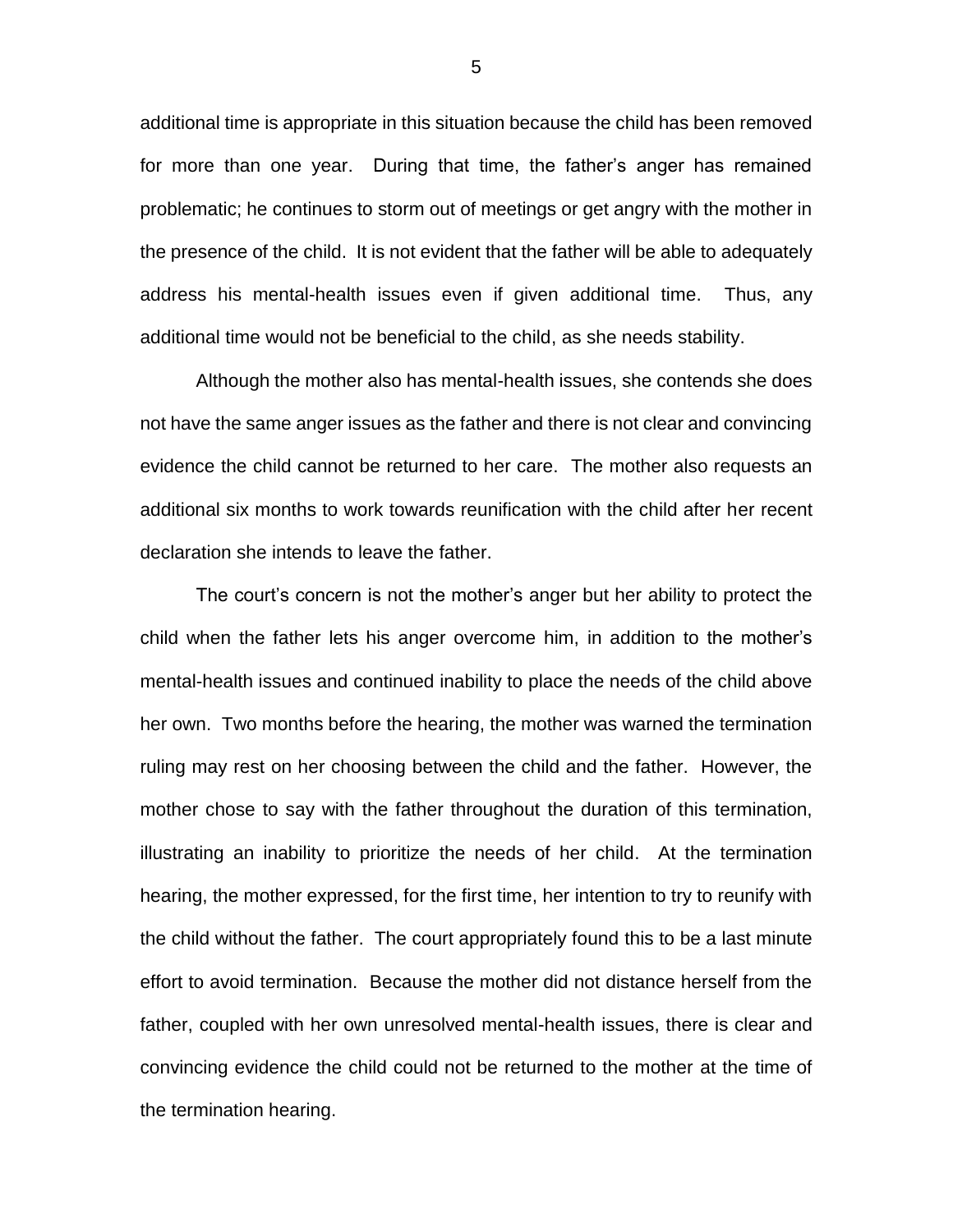As to her request for additional time, we have no confidence, based on the record before us that the mother's situation would be so improved such that the child would then be able to be safely returned to her care. Her claim that she suddenly intended to leave the father was not viewed as a sincere assertion by the court, and she provided the court with no indication she placed the child's needs over her own. Thus, additional time would not be beneficial for the child who needs permanency and stability in her life; we agree with the district court. *See id*.

#### **IV. Best Interests**

Both parents assert it is not in the child's best interests to terminate their parental rights. In determining "whether to terminate parental rights based on a particular ground, we must give primary consideration to the child's safety . . . the best placement for furthering the long-term nurturing and growth of the child, and . . . the physical, mental, and emotional condition and needs of the child." Iowa Code § 232.116(2).

The child is safe and thriving in her current placement. She has been with the same foster family since July 8, 2016, and the mother and father are no closer to having overnight or even unsupervised visits with her. The DHS worker testified the parents have not been able to progress in the services offered such that the child could be protected in a safe environment if returned to either parent's care. The child deserves stability and safety, thus, termination is in the best interests of the child to further her long-term nurturing and growth and to meet her physical, mental, and emotional needs.

## **V. Permissive Factors**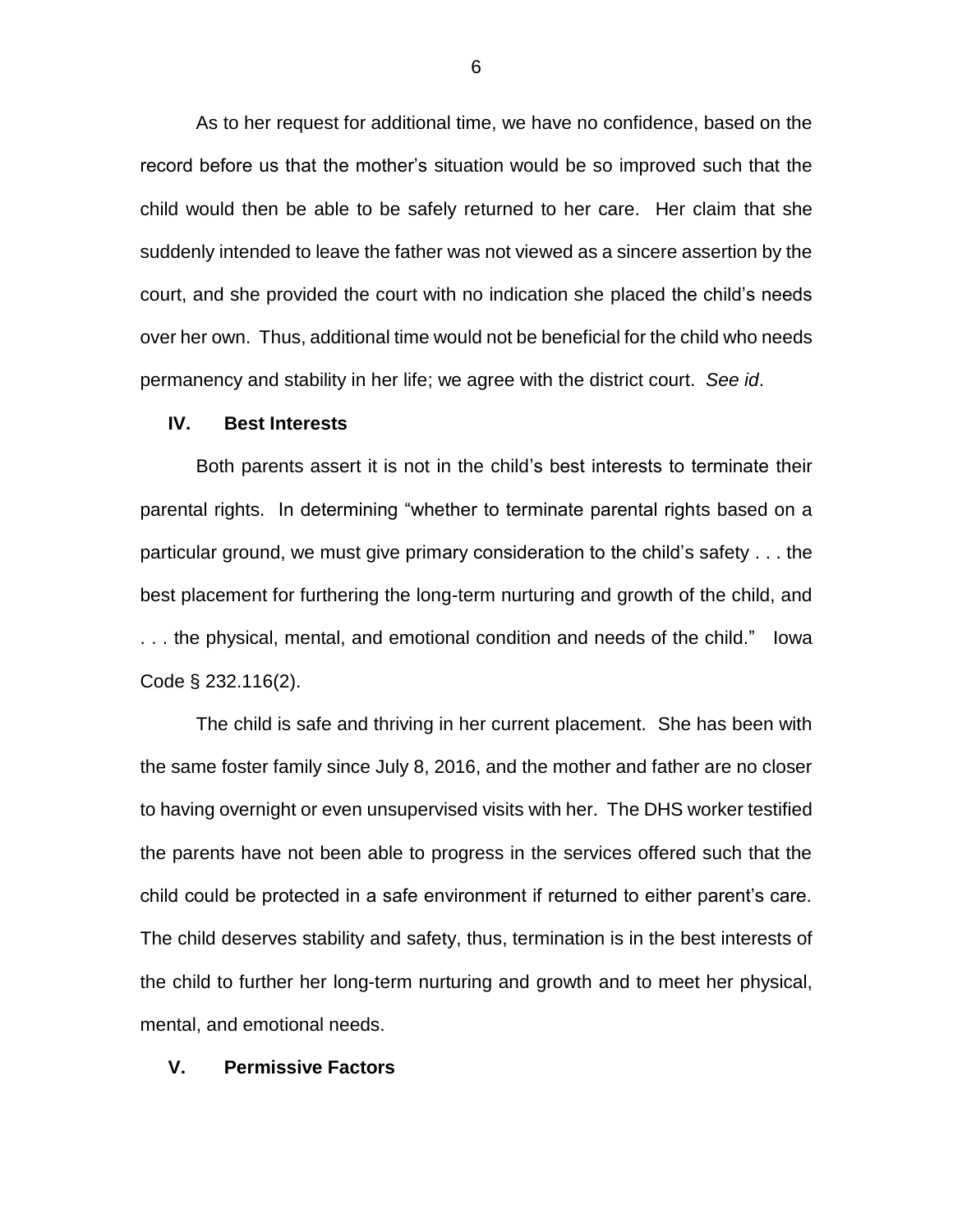If the statutory best-interests framework supports termination of parental rights, the court must consider if any statutory considerations set forth in section 232.116(3) should serve to preclude termination. *In re P.L.*, 778 N.W.2d 33, 41 (Iowa 2010). Both the mother and the father assert they have a strong bond with the child that should preclude termination. *See* Iowa Code § 232.116(3)(c).

The mother contends she maintained a strong bond with the child by consistently participating in visitations and by taking an active role in parenting. She also asserts she maintained this bond despite the DHS's decision to not move visitations past supervised visits. The father also asserts he is bonded to the child because he consistently participated in visits and was actively involved in her care during the visits.

Despite the mother and father's assertions, the record reflects a bond that should impede termination does not exist. Any bond that exists between the mother and father and the child in this case is limited considering the child's young age and the time she has spent out of their care. The child was removed from the parent's care when she was only two months old and has been out of the parents' care for approximately eighteen months. The DHS caseworker testified the foster family reports the child is fussy and extremely tired after returning from visits. In addition, the caseworker testified the child is very bonded to the foster family, not the mother or the father. We agree with the district court; no impediments to termination appear in this record that would outweigh termination.

#### **VI. Conclusion**